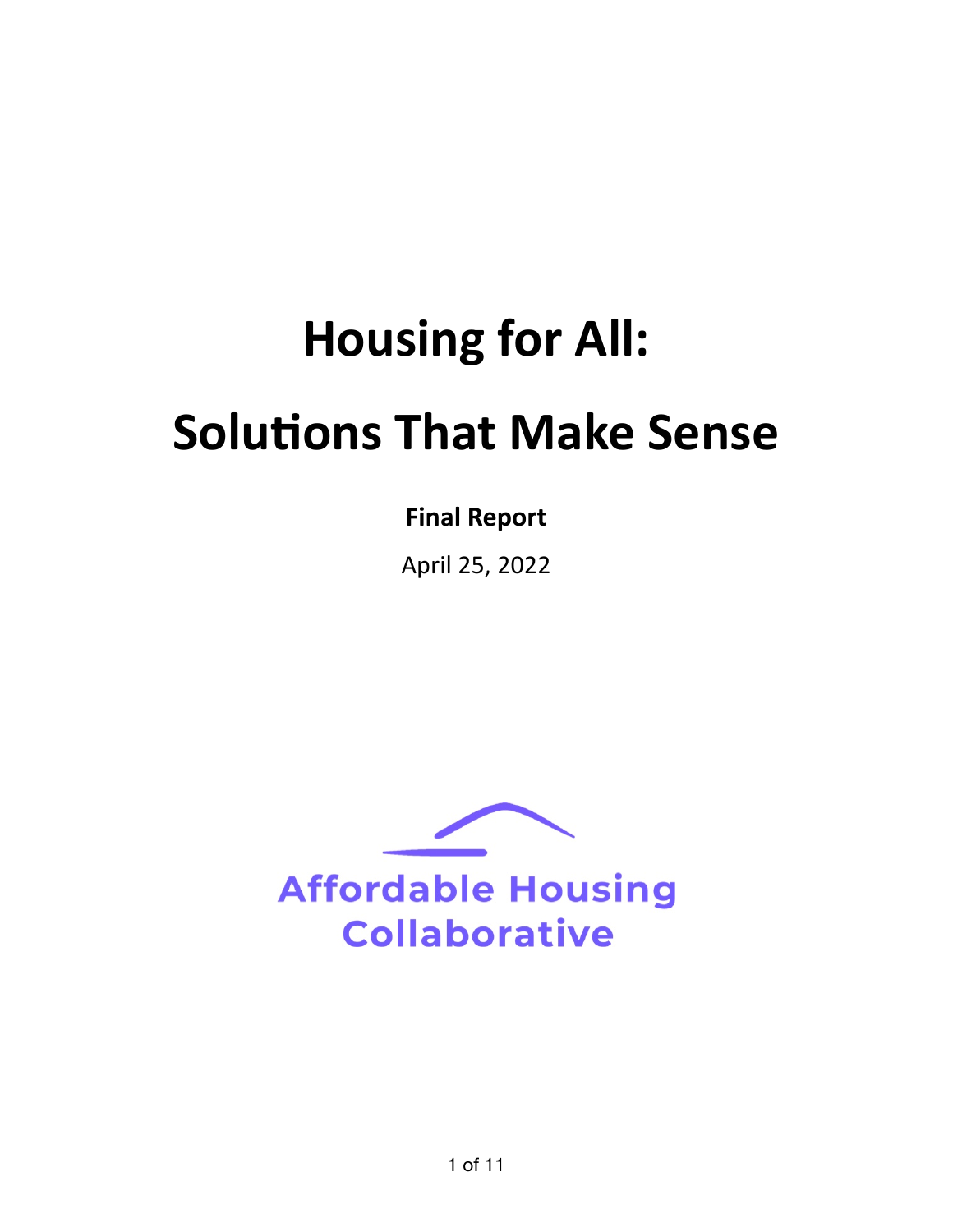# **Contributors:**

**Affordable Housing Collaborative** - Facilitators

David Lord - Housing Domain of Age Friendly COS Lee Patke - Greccio Housing Mary Stegner - Partners in Housing BJ Scott - Community Leader Randy Scott - Consultant

**Finance/Funding/Land Use**- Sub-Committee Sam Clark - Pikes Peak Real-Estate Foundation Steve Graber - Aspire Colorado Randy Case - Case International

Nate Clyncke - Rocky Mountain Land Trust Eric Leonard - El Paso County Housing Authority Scott McBride - ANB Bank Hannah Van Nimwegen-McGuire - City of Colorado Springs Chad Wright - Colorado Springs Housing Authority

**Capacity Building/Incentives**- Sub-Committee

Sean Dana - Silver Key Jason DeaBueno - Silver Key Shelly Jensen - We Fortify Mona Lara - Thrivent Financial Darsey Nicklasson - DHN Development Dutch Schultz - Historic Neighborhood Partnership Kevin Walker - Walker Schooler District Managers Wayne Williams - Colorado Springs City Council

**Regulatory/Advocacy** - Sub-Committee

Susan Bolduc, Faith Table Andy Gunning - Pikes Peak Area Council of Governments Max Kronstadt - Colorado Springs Pro Housing Collaborative Beth Lindquist - Faith Table Laura Nelson - Apartment Association of Southern CO Marla Novak - Housing and Building Association of Colorado Springs Beth Roalstad - Homeward Pikes Peak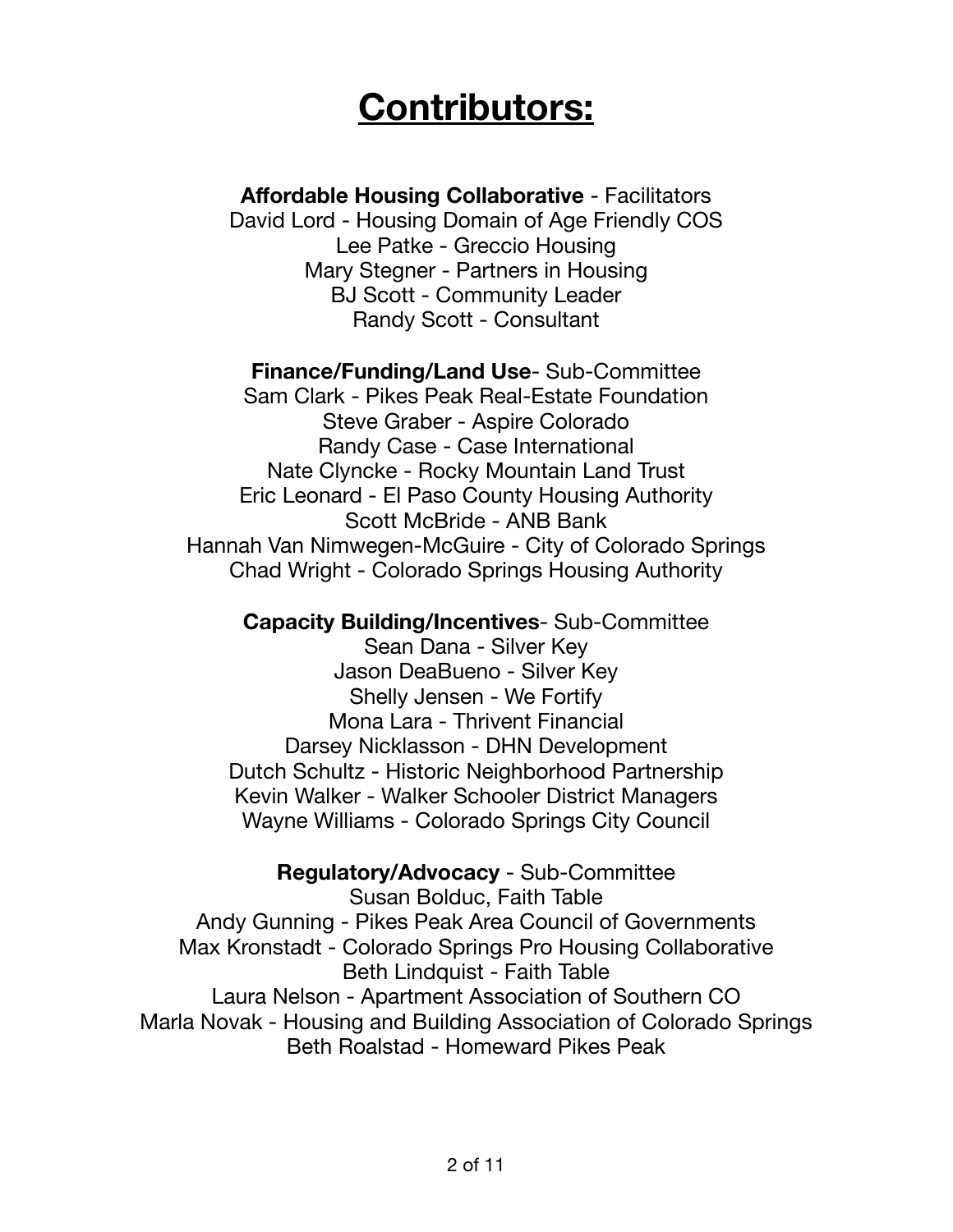## **Affordable Housing for All: Solutions That Make Sense Executive Summary**

**Hosted by:** The Affordable Housing Collaborative and Colorado Springs City Council **Partners:** Housing and Building Association of Colorado Springs; Colorado Springs Chamber and EDC; Pikes Peak Association of Realtors; Apartment Association of Southern Colorado; and Downtown Partnership

#### **Background:**

- ✦During 2019/2020 the Affordable Housing Collaborative (AHC) made educational presentations to over 110 organizations and community groups in order to grow a greater awareness of the affordability crisis.
- ✦During 2020/2021 the Housing and Building Association of Colorado Springs (HBA) hosted several community gatherings to also spotlight the housing affordability challenges in our region.
- ✦Also, in 2021 AHC joined with the HBA and several community based organizations to form CHAT (Community Housing Affordability Task Force). CHAT partners include; Housing and Building Association, Apartment Association of Southern Colorado, Downtown Partnership, Pike Peak Association of Realtors, Colorado Springs Chamber and EDC and the Affordable Housing Collaborative.

After an AHC presentation to city council on May 10, 2021, several city councilors asked AHC and its partners to host a series of community-based sessions to identify specific actions for possible implementation that could soften the affordable housing crisis. This became the "Housing for All: Solutions that Make Sense" series. The first session was held at El Pomar's Julie Penrose Pavilion on July 28, 2021. Over 100 community members participated, including elected officials, city and county staff, business and nonprofit leaders. Over 100 ideas came out of this session in the areas of resources, legislative/regulatory, incentives, and capacity building.

Participants from the July event plus others re-convened on September 29, 2021 at First Lutheran Church's Peel House to combine and prioritize the ideas from the first work session and begin creating action plans for the highest priorities under the topic areas of: 1) Finance/ Funding/Land Use; 2) Capacity Building/Incentives; and 3) Regulatory/Advocacy. Subcommittees were formed by volunteers who wished to remain involved. Over the next several months these work groups continued to meet to complete action plans.

A list of all participants in these meetings is attached. AHC and its CHAT partners thank those who volunteered their time and expertise. The City of Colorado Springs, El Pomar Foundation, First Lutheran Church and Picnic Basket Catering generously provided facilities, staffing and food. We were guided by City Councilors Henjum, Skorman, and Vila. Steve Posey and Peter Wysocki also provided invaluable expertise and knowledge from city departments.

*The following priorities were recommended for the community to pursue. It is important to note that while numerous very good ideas are highlighted here for when resources are available, the work groups felt it was prudent to focus on a manageable number for the attached action plans as the initial recommendations to pursue to pursue.*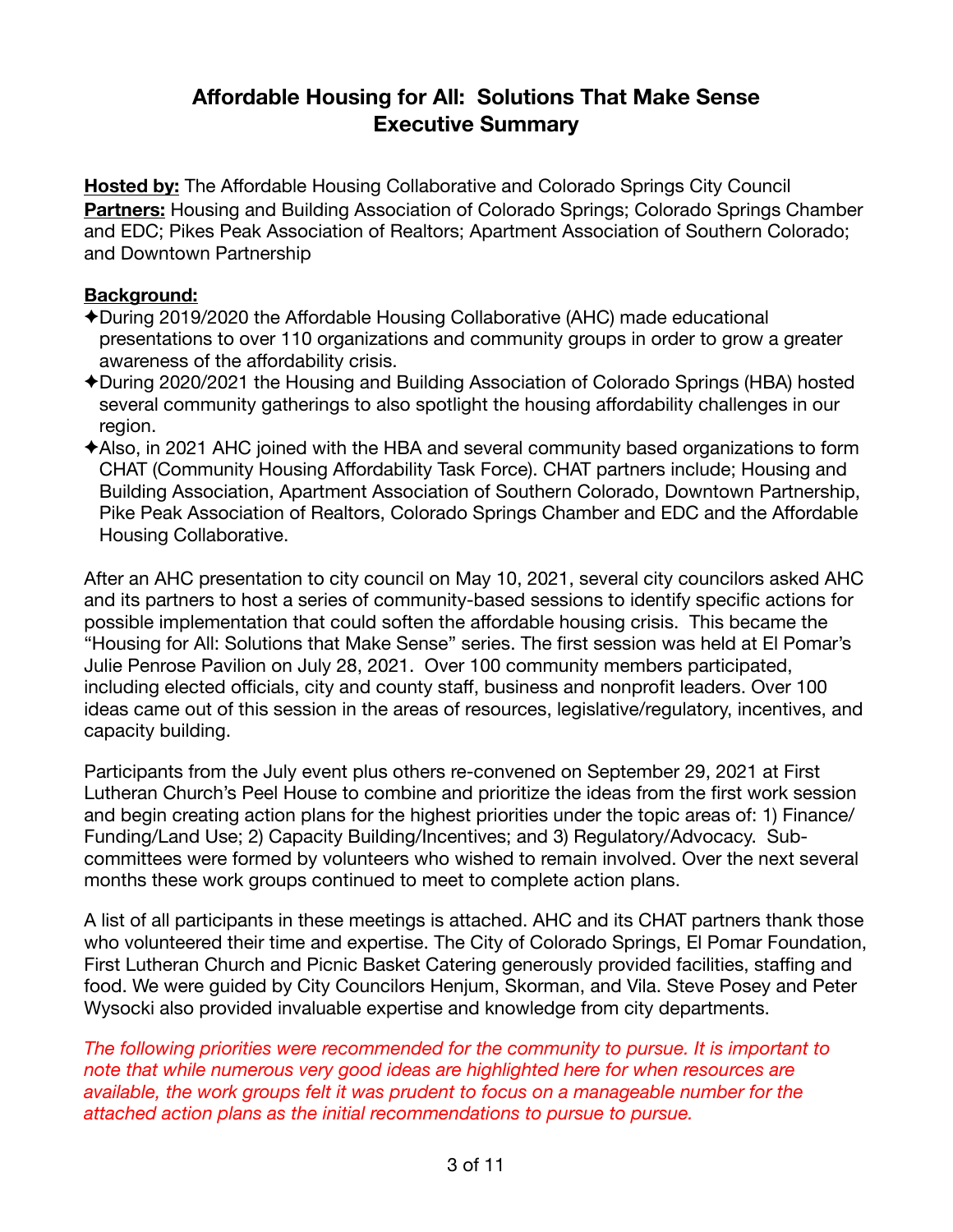### **Financing/Funding/Land Use Priorities:**

- Increase funding for predevelopment expenses for local affordable housing projects.
	- Identify potential funders to contribute to the fund (currently stands at \$250K but goal is \$10-15M). Funder possibilities: philanthropic organizations; corporate/key employers; banks; tax revenue; WHF (Workforce Housing Fund) and HTF (Housing Trust Fund).
	- Identify how other communities have funded pre-development costs to ensure that we are thinking through all possibilities. Examples: tax revenue, bonds, etc.
- Fund Technical Assistance for local housing organizations to increase capacity to advance new housing projects
- Create a funding guide of existing and new funding streams that include eligibility and restrictions to leverage other sources of funding.
	- Identify a complete list of different funding streams.
	- Identify the eligibility or funding restrictions associated with each funding source.
	- Make list of funding sources and associated restrictions available to organizations/entities interested in affordable housing development. Note: it would have to be updated regularly in order to be a useful resource.
	- Identify a person/resource/entity to serve as central resource connecting organizations interested in pursuing affordable housing development to potential funding sources to available land.
- Increase long term funding programs such as:
	- Explore bond financing options in addition to PAB (Private Activity Bonds).
	- Increase competitive projects for LIHTC financing for Southern Colorado
- Incentivize and raise awareness of CDFIs to invest in our region
- Recommend creation of sales tax exemption on building materials for affordable housing projects. Establish LURA (Land Use Restrictive Agreement) for affordable housing projects that take advantage of these programs.
- Increase the availability of land for affordable housing projects.
	- Research opportunities with faith based organizations for land availability.
	- Explore and develop what it would take to do pre-entitlement of land and pre-package it.
	- Identify abandoned/condemned properties, tax sale, and pre-foreclosure properties and document.
	- Identify and document city owned land for possible development.
	- Explore or enhance land banking and land trust engagement to further opportunities for investors and developers.

#### **Capacity Building/Incentives Priorities**

- Improve processes and information that allow projects to move through planning, financing and applications to get to market quicker.
	- Find ways to simplify processes in the City Planning and Community Development Offices to further assist organizations interested in engaging in an affordable housing project but may not have the experience.
		- Change to one or two planners who review affordable housing projects. (Currently planners are assigned geographically.) - Ensure planners understand and are most familiar with affordable housing types of projects
		- Have one person who serves as an "Ombudsperson" to serve as point person for applicants in funding and review of affordable housing projects.
		- Ensure the city's Community Development Office website is user-friendly and informative for people considering an affordable housing project.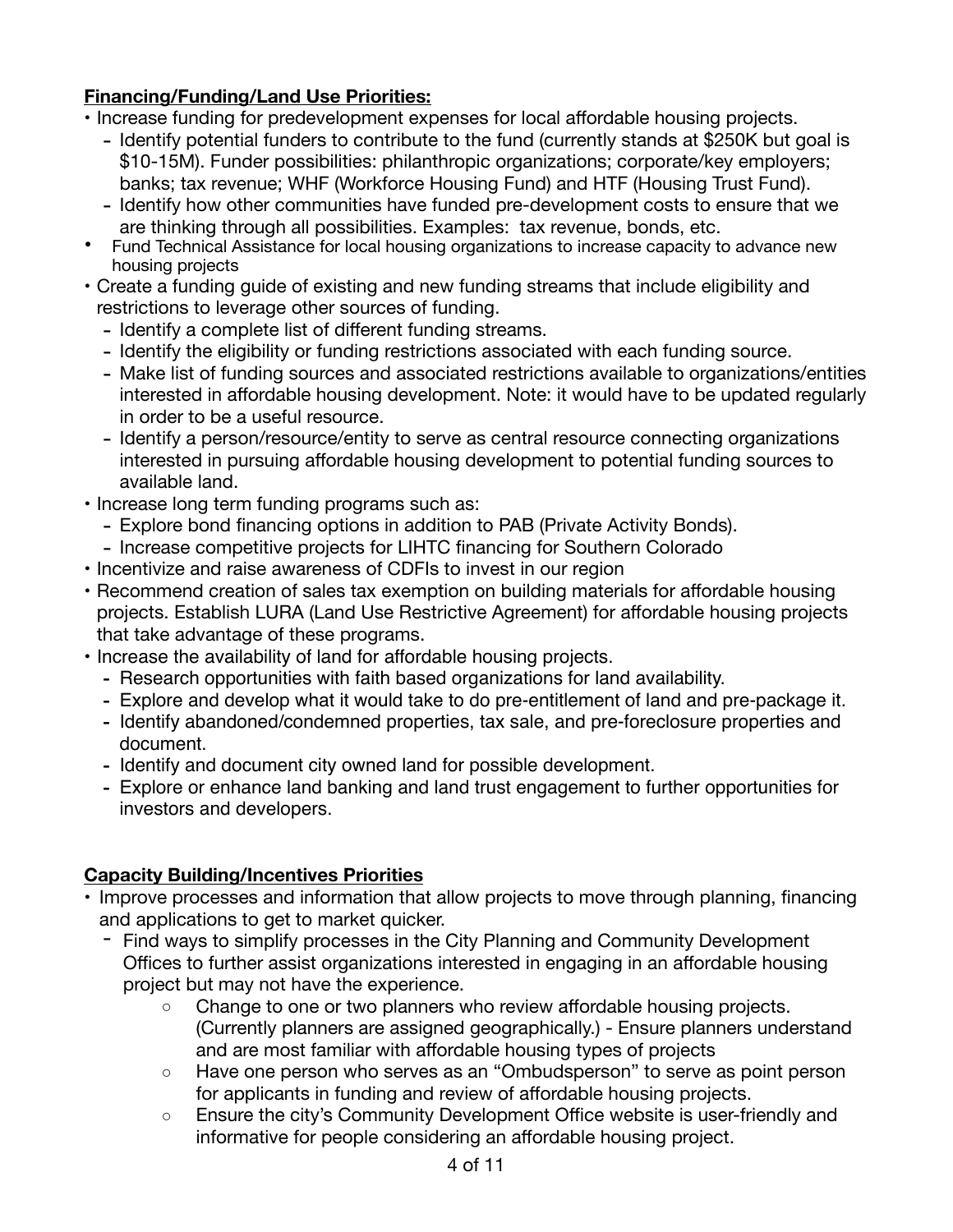- Build on steps currently underway to fast track projects.
- Create sustainable funding sources to offset fees charged by city and CSU on affordable housing projects such as: park fees; school fees; drainage costs of channel improvements; public safety fees under consideration; and tap fees.
- Develop form letters and marketing information needed for CHFA applications could be a part of CHFA's recently introduces affordable housing development toolkit.
- COS new zoning codes are critical to moving projects along faster.
	- o Review parking requirements.
	- Change codes for commercial zoning in closed or declining shopping malls and strip centers to allow for multifamily housing as these potential sites for affordable housing.
- Build on "best practices" research from other US cities that have created a multi-sector focused nonprofit (or expand an existing organization) to oversee and coordinate housing efforts for all income levels. Focus areas may include advocacy, education, convening and building collaboration among stakeholders.
	- Could include work on recommendations from other groups like land trusts, impact funds, monitor legislation, etc.
	- Help understand state and federal funds that could help advance work locally and advocate for El Paso County.
	- Should be non-biased organization to study community needs and monitor progress on all levels of housing.
	- Partner with government but go beyond what government and do.
	- Determine whether this entity could be an expansion of an existing organization.
	- Ensure sufficient funding to hire skilled Executive Director and staff.
	- Funding from philanthropy and/or fees for services for county and city.
	- Build on research done by AHC from other cities.
	- Needs involvement from broad based stakeholders to include business and development community, non profits, funders, and government agencies - more productive when everyone at table and collaborating efforts.
- Allocate LART funds from fees paid on short term rentals earmarked to advance affordable housing projects.
	- Short term rentals reduce available units for affordable housing.
	- Tourism and service industries need affordable housing to attract workers.
	- Similar programs are currently being implemented in mountain communities.
- ‣ Provide ongoing funding through the City and Colorado springs Utility to offset the added costs of fees (parks, public safety, tap fees, etc.) that provide additional challenges to affordable housing projects.

#### **Regulatory/Advocacy Priorities**

- Develop coordinated & streamlined community education/communication/advocacy effort that includes storytelling of people struggling to find and/or stay in affordable housing.
	- Educate the community-at-large that ll housing is important.
	- Change the narrative away from language that stigmatizes.
	- Tell stories of people struggling to obtain and/or stay in homes that are attainable at all income levels.
	- Define audience.
	- Develop key messages by reaching out too key partners to identify messages that will resonate with constituencies.
- Develop strategies to support low income rental tenants.
	- Develop and/or expand existing displaced residents funs and develop guidelines for qualified disbursements.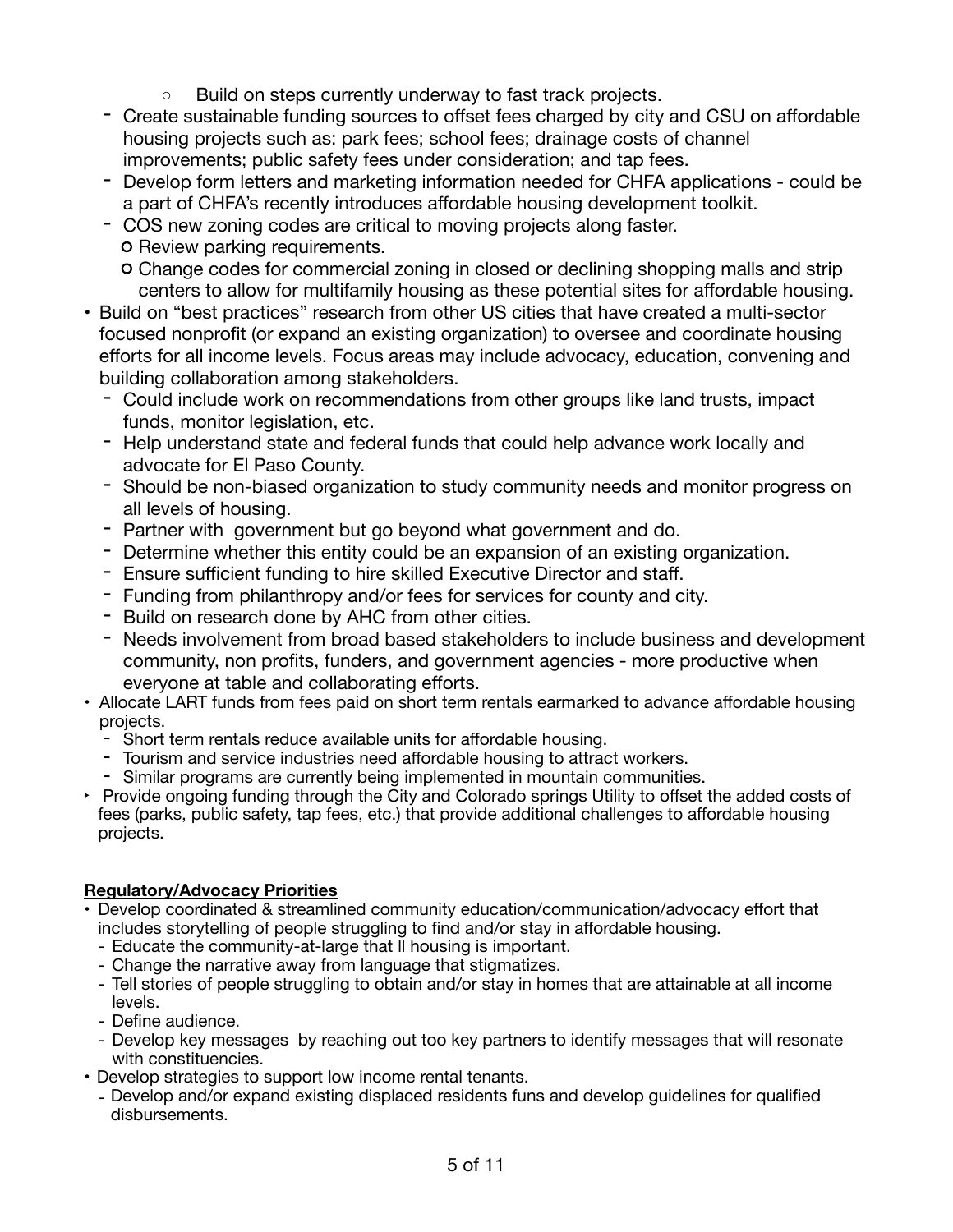- Coordinate education for renters on their rights and best practices to avoid evictions/short lead times.
- Create preservation property tax exemptions for properties to minimize displacement of lowincome renters.
- Negotiate with developers planning to demolish multi-unit affordable housing multi-unit affordable housing (apartments, duplexes) to preserve existing affordable housing or develop new.
- Develop an advocacy plan focused on the R-Flex aspect of ReTool.
	- Reach out to city council members to learn more about their openness to applying R-Flex/other ore flexible zoning to existing single-family zones in response to growing percentage of owner or renter-occupied units that have no children as residents.
	- Develop a strategy to meet with neighborhood associations to present our recommendations.
	- Finalize and continue to update "super advocates list.
	- Identify and reach out to constituents and allies who can help us push for these changes when a full draft of ReTool COS goes to city council.
	- Develop a set of talking points to use and share with constituents and allies about why these zoning changes are important.

#### **Governmental Activity - Ideas that require governmental engagement to support priorities**

- Establish expedited, prioritized and streamlined review processes for affordable & attainable housing projects (entitlement, construction, building processes, etc.).
- Support rebates to help generate funds to offset predevelopment and infrastructure expenses.
- Generate a permanent source of funds to replace the units that short-term rentals consume form the local housing inventory (I.e. LART-style tax on short term rentals).
- Implement a sales tax exemption on building materials for affordable housing projects.
- Oversight in rental housing (focus on application fees; price discrepancies; notice in change of ownership).

#### **Research - Affordable Housing Collaborative to research information and best practices.**

- Identify how other communities fund pre-development costs
- Identify best practices in rental housing oversight
- Identify best practices for Ombudsman idea
- Identify best practices for asset mapping
- Explore land trusts

#### **Website Enhancements Affordable Housing Collaborative Information Hub (www.aff[ordablehousingelpasoco.org\)](http://www.affordablehousingelpasoco.org)**

- Catalog updated list of funding sources for affordable housing
- Repository for progress reports and updates on solutions progress
- Link to all research projects.

#### **Action Plans (see attached)**

The purpose of the action plans is to identify key steps needed to move each priority forward.

#### **Next Steps**

It is the hope of AHC that we will continue to focus attention on these priorities and motivate individuals and organizations to move forward on implementation of the various acton plans.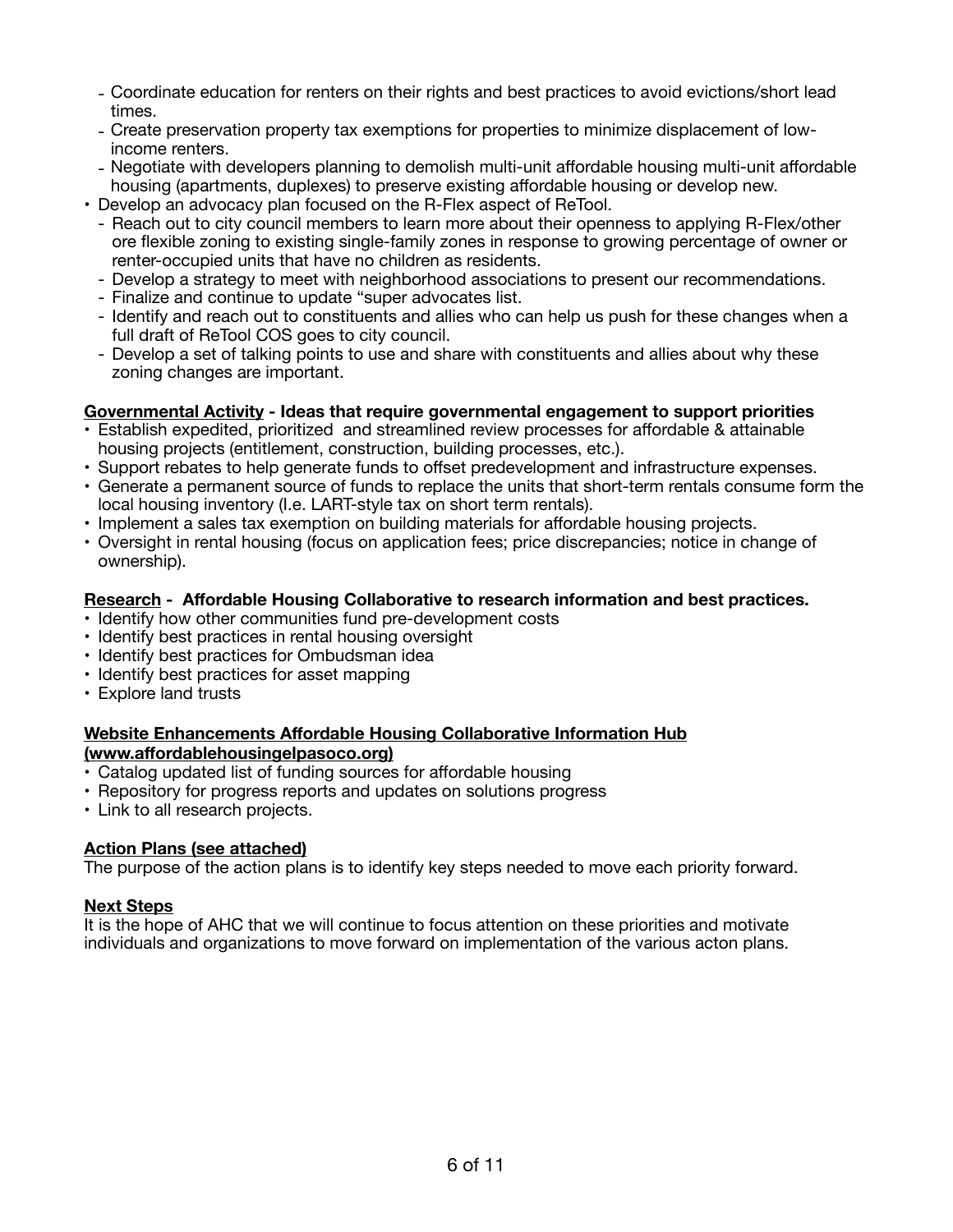| <b>Action Plan</b>                                                                                                                                 | Page #1 of 2<br>Work Group: FINANCING/FUNDING/LAND USE                                                                                                                                                                                 |                                                                                                                                                                               |                                                                                                                                              |                                                                             |                                                                                                                                                |
|----------------------------------------------------------------------------------------------------------------------------------------------------|----------------------------------------------------------------------------------------------------------------------------------------------------------------------------------------------------------------------------------------|-------------------------------------------------------------------------------------------------------------------------------------------------------------------------------|----------------------------------------------------------------------------------------------------------------------------------------------|-----------------------------------------------------------------------------|------------------------------------------------------------------------------------------------------------------------------------------------|
| <b>Priority Activity</b><br>(What is the activity we wish to recommend?)                                                                           | <b>Actions</b><br>(What are the key steps to make this activity a reality?)                                                                                                                                                            | Responsible Entity/Org.<br>(What governmental entities or<br>organizations will need to be<br>involved?)                                                                      | <b>Possible Funding Sources</b><br>(If funding is required where Know?<br>might it come from?)                                               | <b>What Don't We</b><br><b>What</b><br>additional research is<br>required?) | <b>Housing Continuum</b><br>Impacted<br>(Supportive Housing,<br>Affordable Rental, Affordable<br>Home Ownership, Special<br>Populations, etc.) |
| <b>Financing/Funding Activity</b>                                                                                                                  |                                                                                                                                                                                                                                        |                                                                                                                                                                               |                                                                                                                                              |                                                                             |                                                                                                                                                |
| Increase funding for predevelopment<br>expenses for local affordable housing<br>projects: more competitive projects for<br><b>LIHTC awards</b>     | Identify potential funders to contribute to the fund (it<br>currently stands at \$250K but goal is \$10-15M). Funder<br>possibilities: philanthropic organizations: corporate/kev<br>employers; banks; tax revenue                     | Key people to be involved: Sam Philanthropy; banks;<br>Clarke: Steve Posev: Eric<br>Leonard:City Council:County<br>Commissioners                                              | corporate/key employers;<br>tax revenue                                                                                                      |                                                                             | All                                                                                                                                            |
| Increase private activity bond volume and<br>investigate the local issuance of bonds for<br>affordable housing                                     | Long term objective to fund the expansion of affordable<br>housing to meet the economic development needs of the<br>community                                                                                                          | Municipalities (City and<br>County); housing champion                                                                                                                         |                                                                                                                                              |                                                                             | All                                                                                                                                            |
| Fund Technical Assistance for local<br>housing organizations                                                                                       | Increase capacity for local agencies to advance new<br>housing projects. Local nonprofits are the mechanisms<br>by which state support reaches our region                                                                              |                                                                                                                                                                               | Philanthropy: banks:<br>corporate/key employers;<br>tax revenue                                                                              |                                                                             | All                                                                                                                                            |
| Create a funding guide of existing and new<br>funding streams that include eligibility and<br>restrictions to leverage other sources of<br>fundina | Compile a complete list of different funding streams                                                                                                                                                                                   | Key experts/entities to be<br>involved: City (Steve Posey);<br>County (Eric Leonard); AHC                                                                                     | Federal; State, County; City;<br>Philanthropy (is more flexible<br>and can fill in/around the<br>bigger funding from<br>government entities) |                                                                             | All                                                                                                                                            |
|                                                                                                                                                    | Identify the eligiblity or funding restrictions asociated with<br>each funding source                                                                                                                                                  |                                                                                                                                                                               |                                                                                                                                              |                                                                             |                                                                                                                                                |
|                                                                                                                                                    | Make available this list of funding sources and associated<br>restrictions to organizations/entities interested in<br>affordable housing development. Note: it would have to<br>be updated regularly in order to be a useful resource. | Not sure where this would live.<br>Would need to be accessible to<br>the public. Would need to be<br>maintained. Existing AHC<br>website could be expanded to<br>accommodate. |                                                                                                                                              |                                                                             |                                                                                                                                                |
|                                                                                                                                                    | Identify a person/resource/entity to serve as a central<br>resource connecting organizations interested in pursuing<br>affordable housing developments to potential funding<br>sources, available land                                 | Not sure where this role would<br>live, and it would require<br>resources (i.e. not a volunteer<br>(job                                                                       |                                                                                                                                              |                                                                             |                                                                                                                                                |
| Incentivize and raise awareness of CDFIs<br>to invest in our region                                                                                | Low cost capital provided by the Treasury and private<br>institutions can finance new projects in our region.<br>However need local commitments to support CDFI funds                                                                  | local financial institutions                                                                                                                                                  |                                                                                                                                              |                                                                             |                                                                                                                                                |
| Recommend creation of sales tax<br>exemption on building materials for<br>affordable housing projects                                              | Establish LURA (Land Use Restrictive Agreement) for<br>affordable housing projects that take advantage of these<br>programs.                                                                                                           | Municipalities (City and<br>County); housing champion                                                                                                                         |                                                                                                                                              |                                                                             |                                                                                                                                                |
|                                                                                                                                                    |                                                                                                                                                                                                                                        |                                                                                                                                                                               |                                                                                                                                              |                                                                             |                                                                                                                                                |

1

|                                                                | <b>Action Plan</b>                                                                                                                                    | Work Group: Financing/Funding/LAND USE                                                                                                                                                                                                                                                                                                                                                                                                                                                                                          |                                                                                                                 |                                                                                          |                                                                                | Page # 2 of 2                                                                                                                                      |  |
|----------------------------------------------------------------|-------------------------------------------------------------------------------------------------------------------------------------------------------|---------------------------------------------------------------------------------------------------------------------------------------------------------------------------------------------------------------------------------------------------------------------------------------------------------------------------------------------------------------------------------------------------------------------------------------------------------------------------------------------------------------------------------|-----------------------------------------------------------------------------------------------------------------|------------------------------------------------------------------------------------------|--------------------------------------------------------------------------------|----------------------------------------------------------------------------------------------------------------------------------------------------|--|
|                                                                | <b>Priority Activity</b><br>(What is the activity we wish to recommend?)                                                                              | <b>Actions</b><br>(What are the key steps to make this activity a reality?)                                                                                                                                                                                                                                                                                                                                                                                                                                                     | <b>Responsible Entity/Org.</b><br>(What governmental entities or<br>organizations will need to be<br>involved?) | <b>Possible Funding Sources</b><br>(If funding is required where<br>might it come from?) | What Don't We<br>Know?<br>(What additional<br>research is required?)           | <b>Housing Continuum</b><br>Impacted<br>(Supportive Housing,<br>Affordable Rental, Affordable<br>Home Ownership, Special<br>Populations, etc.)     |  |
|                                                                | <b>Land Use Activities</b>                                                                                                                            |                                                                                                                                                                                                                                                                                                                                                                                                                                                                                                                                 |                                                                                                                 |                                                                                          |                                                                                |                                                                                                                                                    |  |
| Plan<br><b>Priority Activity</b><br>the activity we wish to re | Build a proactive resource for mapping of<br>land: public, school, abandoned private<br>properties (Pueblo model), faith,<br>commercial parking lots. | Knowledge of real estate, public databases, GIS, some<br>work with brokerage community                                                                                                                                                                                                                                                                                                                                                                                                                                          | City/county, real estate<br>community, higher ed (has GIS<br>expertise)                                         |                                                                                          | Where should this<br>position / team reside?                                   | Supportive Housing.<br>Affordable Rental, Affordable<br>Home Ownership, Attainable<br>Housing, Special Populations<br>etc.                         |  |
|                                                                | Evaluate potential to develop "land<br>banking" and increase community land<br>trust                                                                  |                                                                                                                                                                                                                                                                                                                                                                                                                                                                                                                                 |                                                                                                                 |                                                                                          |                                                                                | Supportive Housing,<br>Affordable Rental, Affordable<br>Home Ownership, Attainable<br>Housing, Special Populations,<br>etc.                        |  |
| ıg/Funding Activity<br>funding for predevelop                  | Expand production - build more housing<br>than otherwise feasible                                                                                     | Find available land through abandoned/condemned<br>properties, churches, city owned sites, public land<br>disposition, brownfield properties, garage conversions,<br>excess public/privately owned sites (i.e. parks/fields, open<br>space, equestrian centers, unused tennis courts, hotels,<br>schools), pre-foreclosures, tax sale properties, estates,                                                                                                                                                                      | Real Estate Community, City/<br>County, Urban Renewal<br>Authority                                              |                                                                                          | Other resources might<br>further discovery.                                    | Supportive Housing,<br>be an option and needs Affordable Rental, Affordable<br>Home Ownership, Attainable<br>Housing, Special Populations,<br>etc. |  |
| s for local affordable ho<br>funding guide of existir          | Diversifying production (optimal mix and<br>depth of affordability)                                                                                   | Knowledge of Linkage Fees, Inclusionary Housing<br>(Require new residential developments of 10 or more units<br>to designate between 8% and 12% of the units as<br>affordable), Incentivized Zoning (i.e taller buildings, less<br>parking, lower fees in exchange for adding affordable<br>housing units). Evaluate By-Right Development to<br>prioritize higher density multi-family housing through<br>uniform, codified, and consistent zoning and development<br>regulation. Evaluate shared/co-housing housing solutions. | City/County                                                                                                     |                                                                                          | Other incentives might<br>also be an option and<br>needs further<br>discovery. | Supportive Housing.<br>Affordable Rental, Affordable<br>Home Ownership, Attainable<br>Housing, Special Populations,<br>etc.                        |  |
| streams that include eli<br>ons to leverage other so           | Accelerating production (housing built<br>more quickly than otherwise feasible)                                                                       | Pre-entitle/pre-package properties by prepping land and<br>housing to be issued to developers and builders via<br>lottery/auction/Requests for Proposal (RFP) allotted for<br>affordable housing. Encourage Government to fast track<br>affordable housing developments.                                                                                                                                                                                                                                                        | City/County, Real estate<br>Community                                                                           |                                                                                          | What individual or<br>aroups should be<br>involved?                            | Supportive Housing,<br>Affordable Rental, Affordable<br>Home Ownership, Attainable<br>Housing, Special Populations<br>etc.                         |  |

affordable housing developments to potential funding sources, available land

job)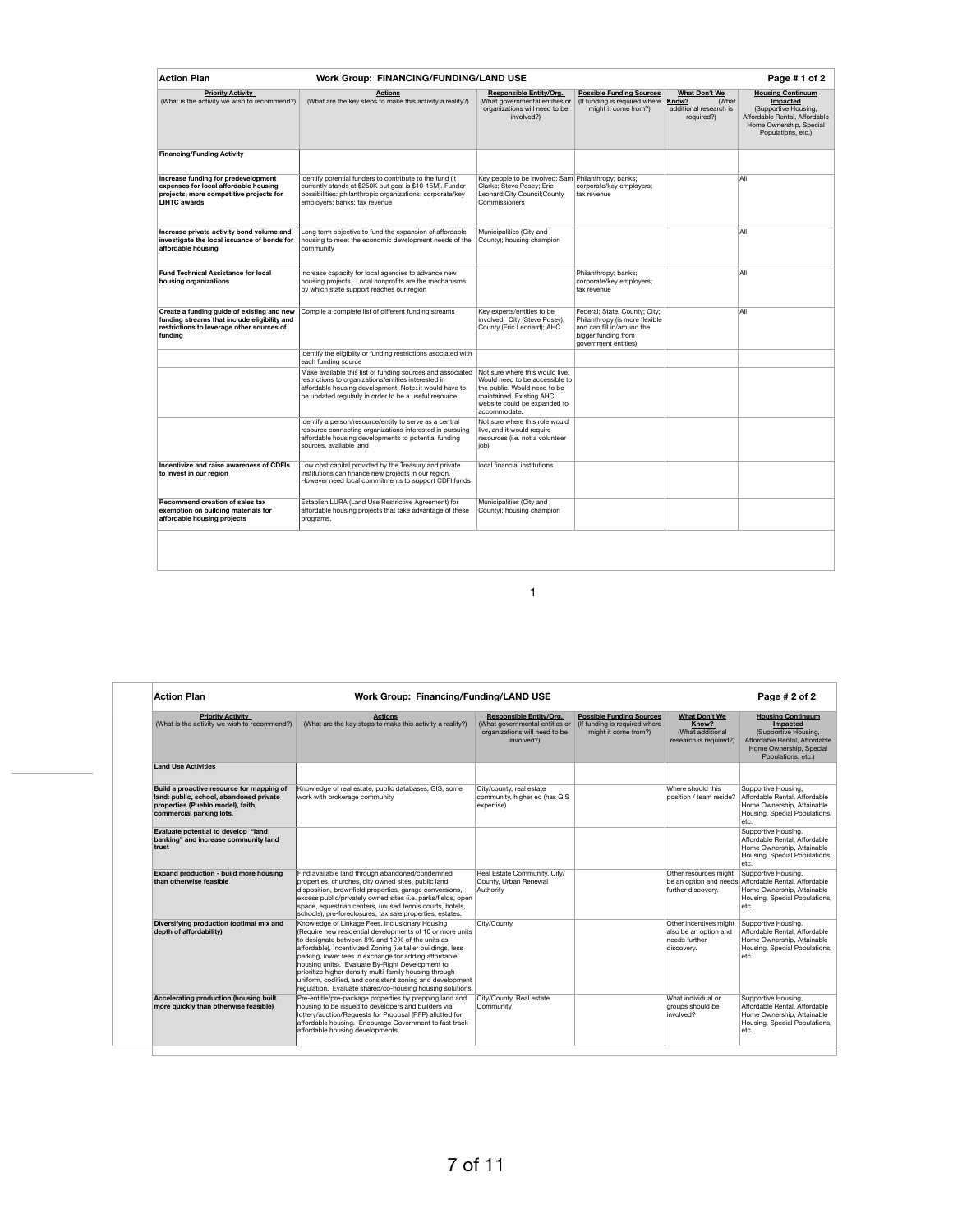| <b>Action Plan</b>                                                                                                    | <b>Work Group: CAPACITY/INCENTIVES</b>                                                                                                                                                                                         |                                                                                                                 |                                                                                          |                                                                                  | Page #1 of 3                                                                                                                                          |
|-----------------------------------------------------------------------------------------------------------------------|--------------------------------------------------------------------------------------------------------------------------------------------------------------------------------------------------------------------------------|-----------------------------------------------------------------------------------------------------------------|------------------------------------------------------------------------------------------|----------------------------------------------------------------------------------|-------------------------------------------------------------------------------------------------------------------------------------------------------|
| <b>Priority Activity</b><br>(What is the activity we wish to recommend?)                                              | <b>Actions</b><br>(What are the key steps to make this activity a reality?)                                                                                                                                                    | <b>Responsible Entity/Org.</b><br>(What governmental entities or<br>organizations will need to be<br>involved?) | <b>Possible Funding Sources</b><br>(If funding is required where<br>might it come from?) | <b>What Don't We</b><br>Know?<br>(What additional<br>research is required?)      | <b>Housing Continuum</b><br><b>Impacted</b><br>(Supportive Housing,<br>Affordable Rental, Affordable<br>Home Ownership, Special<br>Populations, etc.) |
| <b>Quicker to Market</b>                                                                                              |                                                                                                                                                                                                                                |                                                                                                                 |                                                                                          |                                                                                  |                                                                                                                                                       |
| Improve processes that allow projects to<br>move though planning, financing,<br>applications to get to market quicker | Have one person who serves as Ombusperson or point<br>person in funding and review of affordable housing<br>projects that could expedite and fast track projects                                                               | City Planning and Community<br>Development Offices.                                                             | Reorganize existing city staff Person may already<br>or add new position                 | being doing this but<br>not well know to public                                  | Affordable rental projects                                                                                                                            |
|                                                                                                                       | Change from current process of planners assigned<br>geographically to one or two planners for affordable<br>housing projects to provide review consistency and                                                                 | Director of City Planning                                                                                       | No Cost just change in<br>policy                                                         |                                                                                  |                                                                                                                                                       |
|                                                                                                                       | Review city web site to see if user-friendly and helpful for<br>people considering an affordable housing project                                                                                                               | City Planning, Community<br>Development, and<br><b>Communications Dept</b>                                      | No cost part of normal web<br>review process                                             | Look to other cities like<br>Seattle and focus<br>groups with potential<br>users |                                                                                                                                                       |
|                                                                                                                       | Provide funding to help offset fees charged to affordable<br>housing by city and Colorado Spring Utlities: park, public<br>safety, and tap fees that add to cost of projects                                                   | City Council and staff                                                                                          | City already doing this<br>through fund created to<br>offset utility fees                | Work already underway<br>on this type of<br>legislation by Council               |                                                                                                                                                       |
|                                                                                                                       | Develop needed information such as census and market<br>data, community demand and other data could be shared<br>with anyone considering a CHAFA application                                                                   | <b>Community Development</b><br>Department or New Non Profit                                                    | Work already being done just<br>make available to all                                    |                                                                                  |                                                                                                                                                       |
|                                                                                                                       | In new Retool of zoning codes look for policies to help<br>expedite projects: change code to allow multifamily<br>housing in malls without rezoning, reduce parking<br>requirements, allow for more density to hold down costs | City Planning and City Council                                                                                  | No cost just policy change                                                               | Issues being discussed<br>as part of new code                                    |                                                                                                                                                       |
|                                                                                                                       | Create tool kit for non profits, churches, and others new<br>affordable housing project development. Could include<br>best practices from existing applicants                                                                  | Affordable Housing<br>Collaborative: Pikes Peak<br><b>Community Real Estate</b><br>Foundation                   | Responsible organization<br>funds                                                        | See what other<br>communities have<br>developed                                  |                                                                                                                                                       |
|                                                                                                                       | Create information and processes outlined for city that<br>provides clarity for projects that are outside the city but in<br>the county                                                                                        |                                                                                                                 |                                                                                          | Conduct focus groups<br>with users                                               |                                                                                                                                                       |
|                                                                                                                       | Make sure codes are looking at new ways to provide<br>affordable housing: tiny homes, mobile homes, modular,<br>and 3D Concrete homes                                                                                          | City Planning and regional<br>buildina.                                                                         | No cost and policy change                                                                | Continue to learn about<br>new methods of<br>construction and<br>design          |                                                                                                                                                       |
|                                                                                                                       |                                                                                                                                                                                                                                |                                                                                                                 |                                                                                          |                                                                                  |                                                                                                                                                       |
|                                                                                                                       |                                                                                                                                                                                                                                |                                                                                                                 |                                                                                          |                                                                                  |                                                                                                                                                       |

| <b>Action Plan</b>                                                                                                                                                                                                                                                                                                                                                                    | <b>Work Group: Capacity/Incentives</b>                                                                                                                                                                                                             | Page # 2 of 3                                                                                                                                                                                                                                                                          |                                                                                          |                                                                             |                                                                                                                                                |
|---------------------------------------------------------------------------------------------------------------------------------------------------------------------------------------------------------------------------------------------------------------------------------------------------------------------------------------------------------------------------------------|----------------------------------------------------------------------------------------------------------------------------------------------------------------------------------------------------------------------------------------------------|----------------------------------------------------------------------------------------------------------------------------------------------------------------------------------------------------------------------------------------------------------------------------------------|------------------------------------------------------------------------------------------|-----------------------------------------------------------------------------|------------------------------------------------------------------------------------------------------------------------------------------------|
| <b>Priority Activity</b><br>(What is the activity we wish to recommend?)                                                                                                                                                                                                                                                                                                              | <b>Actions</b><br>(What are the key steps to make this activity a reality?)                                                                                                                                                                        | <b>Responsible Entity/Org.</b><br>(What governmental entities or<br>organizations will need to be<br>involved?)                                                                                                                                                                        | <b>Possible Funding Sources</b><br>(If funding is required where<br>might it come from?) | <b>What Don't We</b><br>Know?<br>(What additional<br>research is required?) | <b>Housing Continuum</b><br>Impacted<br>(Supportive Housing,<br>Affordable Rental, Affordable<br>Home Ownership, Special<br>Populations, etc.) |
| 2. Create Nonprofit                                                                                                                                                                                                                                                                                                                                                                   |                                                                                                                                                                                                                                                    |                                                                                                                                                                                                                                                                                        |                                                                                          |                                                                             |                                                                                                                                                |
| Create a 501 C 3 Nonprofit to coordinate<br>community efforts around housing to<br>include education, advocacy, convening<br>and connecting stakeholders, researching<br>best practices, monitoring legislation etc.<br>Continue to provide information hub and<br>web site of information. Could be asked to<br>do community research and evaluation of<br>housing in El Paso County |                                                                                                                                                                                                                                                    | EDC, CSHBA, CS Apartment<br>Association, CS Realtors<br>Assoc, City Council,<br>Community Development<br>Office at City, AHC, County<br>Commissioners, County Admin,<br>Non Profits. Real Estate fund.<br>Rocky Mtn Land Trust.<br>Interested Non Profits and<br>Churches, Foundations | Grants to foundations. Fee<br>for services with county and<br>city                       | AHC has done helpful<br>research.                                           | Affordable, attainable, or<br>workforce housing                                                                                                |
|                                                                                                                                                                                                                                                                                                                                                                                       | Develop steering committee of stakeholders to include<br>businesses, non profits, community leaders,<br>philanthropists, membership associations to look at AHC<br>research from other communities and develop plan for<br>Colorado Springs        |                                                                                                                                                                                                                                                                                        |                                                                                          | Look at AHC of best<br>practices from other<br>communities                  |                                                                                                                                                |
|                                                                                                                                                                                                                                                                                                                                                                                       |                                                                                                                                                                                                                                                    |                                                                                                                                                                                                                                                                                        |                                                                                          | Interviews to build<br>consensus in<br>community for idea                   |                                                                                                                                                |
|                                                                                                                                                                                                                                                                                                                                                                                       | Determine whether this non profit should have<br>responsibility for creating community land trust.                                                                                                                                                 |                                                                                                                                                                                                                                                                                        |                                                                                          |                                                                             |                                                                                                                                                |
|                                                                                                                                                                                                                                                                                                                                                                                       | Evaluate whether an existing organization could become<br>this organization or serve as the umbrella organization:<br>Community Health Partnership, Pikes Peak Community<br>Foundation, Pikes Peak Community Foundation Real<br><b>Estate Fund</b> |                                                                                                                                                                                                                                                                                        |                                                                                          |                                                                             |                                                                                                                                                |
|                                                                                                                                                                                                                                                                                                                                                                                       | Create a three year budget for the organization with<br>staffing. AHC research already done could assist                                                                                                                                           |                                                                                                                                                                                                                                                                                        |                                                                                          |                                                                             |                                                                                                                                                |
|                                                                                                                                                                                                                                                                                                                                                                                       | Present idea to City Council and County Commissioners<br>and interested stakeholders to gain consensus for idea                                                                                                                                    |                                                                                                                                                                                                                                                                                        |                                                                                          |                                                                             |                                                                                                                                                |
|                                                                                                                                                                                                                                                                                                                                                                                       | Conduct one on one interviews with stakeholders to gain<br>consensus and interest in idea                                                                                                                                                          |                                                                                                                                                                                                                                                                                        |                                                                                          |                                                                             |                                                                                                                                                |
|                                                                                                                                                                                                                                                                                                                                                                                       | Look at feasibility of creating a community impact fund to<br>help provide low interest loans for projects, help preserve<br>exiting affordable housing, and for land acquisition                                                                  |                                                                                                                                                                                                                                                                                        |                                                                                          |                                                                             |                                                                                                                                                |
|                                                                                                                                                                                                                                                                                                                                                                                       | Look at possible affiliation or partnership with Housing<br>Colorado doing similar work on state level                                                                                                                                             |                                                                                                                                                                                                                                                                                        |                                                                                          |                                                                             |                                                                                                                                                |
|                                                                                                                                                                                                                                                                                                                                                                                       | Could serve as community advocate with state legislature<br>for funding in El Paso County                                                                                                                                                          |                                                                                                                                                                                                                                                                                        |                                                                                          |                                                                             |                                                                                                                                                |
|                                                                                                                                                                                                                                                                                                                                                                                       |                                                                                                                                                                                                                                                    |                                                                                                                                                                                                                                                                                        |                                                                                          |                                                                             |                                                                                                                                                |

8 of 11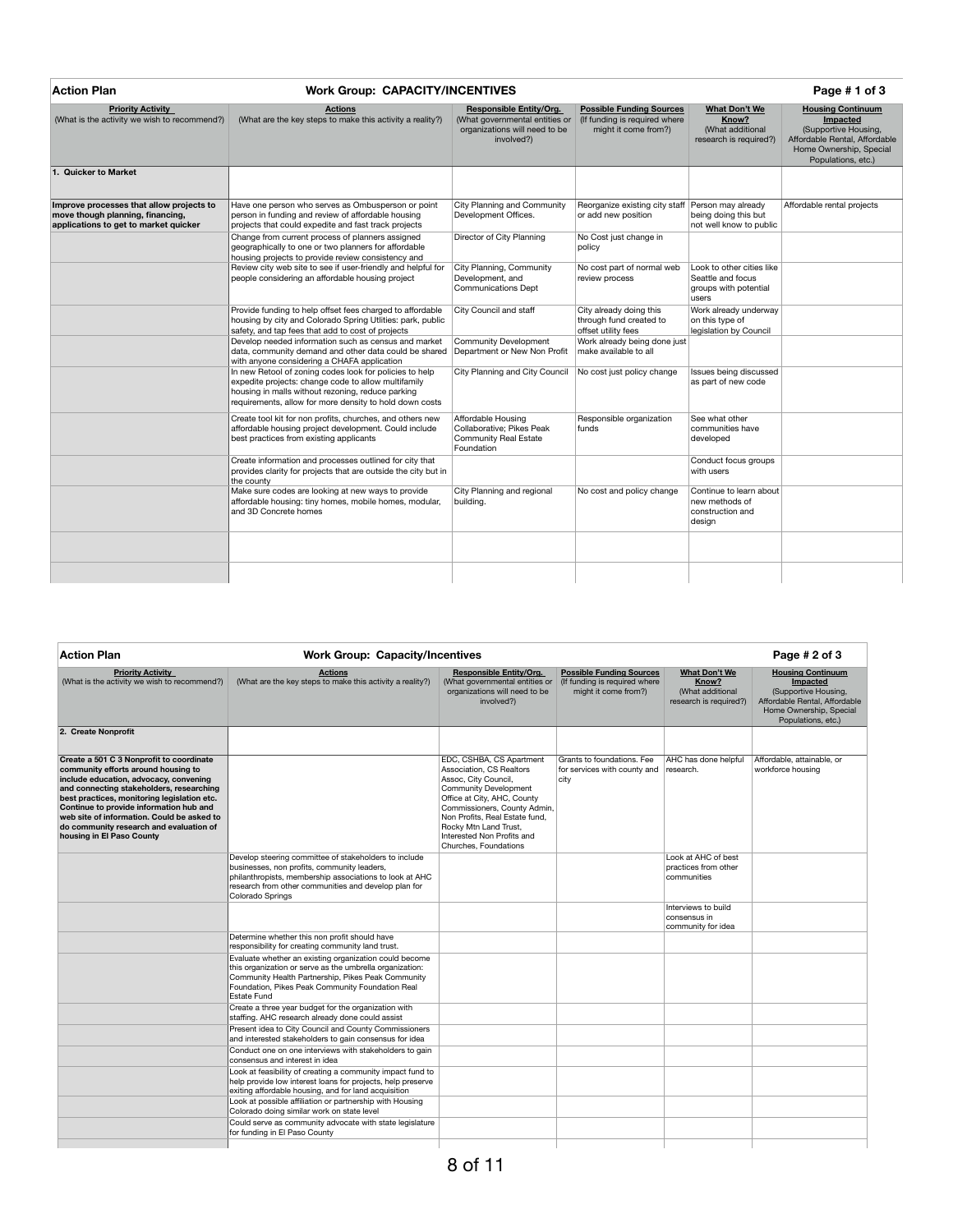| <b>Action Plan</b>                                                                                                                                             | <b>Work Group: Capacity/Incentives</b>                                                                                                                                       |                                                                                                                                   | Page #3 of 3                                                                                    |                                                                                                                                 |                                                                                                                                                       |
|----------------------------------------------------------------------------------------------------------------------------------------------------------------|------------------------------------------------------------------------------------------------------------------------------------------------------------------------------|-----------------------------------------------------------------------------------------------------------------------------------|-------------------------------------------------------------------------------------------------|---------------------------------------------------------------------------------------------------------------------------------|-------------------------------------------------------------------------------------------------------------------------------------------------------|
| <b>Priority Activity</b><br>(What is the activity we wish to recommend?)                                                                                       | <b>Actions</b><br>(What are the key steps to make this activity a reality?)                                                                                                  | <b>Responsible Entity/Org.</b><br>(What governmental entities or<br>organizations will need to be<br>involved?)                   | <b>Possible Funding Sources</b><br>(If funding is required where<br>might it come from?)        | What Don't We<br>Know?<br>(What additional<br>research is required?)                                                            | <b>Housing Continuum</b><br><b>Impacted</b><br>(Supportive Housing,<br>Affordable Rental, Affordable<br>Home Ownership, Special<br>Populations, etc.) |
| 3. Charging and Allocating Taxes for Short<br><b>Term Residential Rentals for Affordable</b><br>Housing                                                        |                                                                                                                                                                              |                                                                                                                                   |                                                                                                 |                                                                                                                                 |                                                                                                                                                       |
| Advocate for commitment of LART taxes<br>from short-term rentals to fund production<br>of affordable housing for workers critical to<br>the tourism workforce. |                                                                                                                                                                              |                                                                                                                                   |                                                                                                 |                                                                                                                                 |                                                                                                                                                       |
|                                                                                                                                                                | Quantify the number of short term rentals registered in<br>Colorado Springs and forecast revenue generated from<br>the associated LART taxes                                 | City Finance Office and/or<br>taxing entity?                                                                                      | LART revenue is already<br>generated, and potential<br>increase of rates is being<br>considered | Competition for LART<br>revenue and whether<br>other intended use of<br>funds is as<br>advantageous to the<br>tourism workforce | Affordable housing and<br>support for workers critical in<br>the tourism industry                                                                     |
|                                                                                                                                                                | Review practices (sources/uses of LART revenue) in other   AHC, Housing Colorado<br>tourism-related communities emerging affordable housing<br>needs, problems, or solutions |                                                                                                                                   | City contract with AHC to do<br>research                                                        |                                                                                                                                 |                                                                                                                                                       |
|                                                                                                                                                                | Quantify and identify the impact of how short-term<br>residential rentals remove naturally occurring affordable<br>rental or home ownership from the local housing inventory |                                                                                                                                   |                                                                                                 |                                                                                                                                 |                                                                                                                                                       |
|                                                                                                                                                                | Advocate for HB 22-117 under discussion by State<br>Legislature to broaden the uses of LART funds                                                                            | AHC to work with City to<br>understand current allowable<br>uses of LART and advocate for<br>this bill that would broaden<br>uses |                                                                                                 |                                                                                                                                 |                                                                                                                                                       |
|                                                                                                                                                                | Establish a 'case' for allocating LART taxes for affordable<br>housing to successfully compete with other related/<br>competitive uses                                       |                                                                                                                                   |                                                                                                 |                                                                                                                                 |                                                                                                                                                       |
|                                                                                                                                                                |                                                                                                                                                                              |                                                                                                                                   |                                                                                                 |                                                                                                                                 |                                                                                                                                                       |

| <b>Action Plan</b>                                                                                                                            |                                                                                                                                                                                                                                                                                                                                                                                                                                                                                                                                                                                                                                                                                                                           | Work Group: REGULATORY/ADVOCACY (Final 4/1/22)                                                                                                             |                                                                                                                                                                                                                                                                                                           | Page #1 of 2                                                                                                                                                                                                                                                                                                                                                                                  |                                                                                                                                                |
|-----------------------------------------------------------------------------------------------------------------------------------------------|---------------------------------------------------------------------------------------------------------------------------------------------------------------------------------------------------------------------------------------------------------------------------------------------------------------------------------------------------------------------------------------------------------------------------------------------------------------------------------------------------------------------------------------------------------------------------------------------------------------------------------------------------------------------------------------------------------------------------|------------------------------------------------------------------------------------------------------------------------------------------------------------|-----------------------------------------------------------------------------------------------------------------------------------------------------------------------------------------------------------------------------------------------------------------------------------------------------------|-----------------------------------------------------------------------------------------------------------------------------------------------------------------------------------------------------------------------------------------------------------------------------------------------------------------------------------------------------------------------------------------------|------------------------------------------------------------------------------------------------------------------------------------------------|
| <b>Priority Activity</b><br>(What is the activity we wish to recommend?)                                                                      | <b>Actions</b><br>(What are the key steps to make this activity a reality?)                                                                                                                                                                                                                                                                                                                                                                                                                                                                                                                                                                                                                                               | <b>Responsible Entity/Org.</b><br>(What governmental entities or<br>organizations will need to be<br>involved?)                                            | <b>Possible Funding Sources</b><br>(If funding is required where<br>might it come from?)                                                                                                                                                                                                                  | <b>What Don't We Know?</b><br>(What additional research is required?)                                                                                                                                                                                                                                                                                                                         | <b>Housing Continuum</b><br>Impacted<br>(Supportive Housing,<br>Affordable Rental, Affordable<br>Home Ownership, Special<br>Populations, etc.) |
|                                                                                                                                               |                                                                                                                                                                                                                                                                                                                                                                                                                                                                                                                                                                                                                                                                                                                           |                                                                                                                                                            |                                                                                                                                                                                                                                                                                                           |                                                                                                                                                                                                                                                                                                                                                                                               |                                                                                                                                                |
| 1. Develop coordinated & streamlined<br>community education/communication/<br>people struggling to find and/or stay in<br>affordable housing. | A. Goal: educate the community-at-large that all housing<br>is important - includes home ownership and apartment<br>advocacy effort that includes storytelling of rental. Why? All housing is the essential foundation<br>necessary for improving nearly every other social issue<br>people care about making it relevant to every community<br>and individual.<br>Goal: Change the narrative away from language that<br>stigmatizes. Why? Fewer & fewer people who grew up<br>here can find a place to rent or buy here.<br>Goal: Tell stories of people struggling to obtain and/or stay<br>in homes that are attainable at all income levels. Why?<br>Our households come in all shapes & sizesso should<br>our homes. | AHC Regulatory/Advocacy<br>Communication team to<br>develop the messages.<br>educational presentations and<br>develop stories in partnership<br>with CHAT. | CHAT partnership co-<br>funding & AHC grant from<br><b>Ent Credit Union are</b><br>secured. Further future<br>options: Philanthropic<br>individuals/orgs;<br>Foundations: ELP: State<br>sources: Realtors Assn:<br>Housing CO; AARP. Use<br>interns to keep expenses<br>low (military: UCCS: El<br>Pomar) | Determine message distribution methods                                                                                                                                                                                                                                                                                                                                                        | All the above.                                                                                                                                 |
|                                                                                                                                               | B. Define our audience: Policy makers; Joe/Joan public;<br>staff/boards of key organizations; community leaders;<br>neighborhood organizations; service providers; military;<br>public safety/governmental services (CSFD/CSU, etc)                                                                                                                                                                                                                                                                                                                                                                                                                                                                                       | CHAT/AHC Regulatory/<br>Advocacy teams                                                                                                                     | N/A                                                                                                                                                                                                                                                                                                       | May be other relevant audiences.                                                                                                                                                                                                                                                                                                                                                              | All the above.                                                                                                                                 |
|                                                                                                                                               | C. Develop key messages for communication plan by<br>reaching out to key partners to identify what messages<br>resonate with their constituencies.                                                                                                                                                                                                                                                                                                                                                                                                                                                                                                                                                                        | CHAT/AHC Regulatory/<br>Advocacy teams. Use Housing<br>Colorado Messaging Guide as<br>template.                                                            | N/A                                                                                                                                                                                                                                                                                                       | Key message that will resonate for all constituency groups.                                                                                                                                                                                                                                                                                                                                   |                                                                                                                                                |
|                                                                                                                                               | D. Determine the products we want to deliver: Interview<br>questions for candidates running for various offices;<br>Voters quide; State of Housing 2022 document (2 pages<br>max): Updated AHC .ppt incorporating key messages:<br>design separate landing pages on numerous partner<br>websites that incorporate communication plan & stories<br>(co-link organizations); comprehensive advocacy email list<br>of people willing to show up and deliver simple message<br>of the need for more housing; Basic "housing for all"<br>talking points for advocates' use;                                                                                                                                                    | CHAT/AHC Regulatory/<br>Advocacy teams                                                                                                                     | See possible funders above<br>under A.                                                                                                                                                                                                                                                                    | Other product needs may arise as we move forward. Can<br>we find an intern to help with our work?                                                                                                                                                                                                                                                                                             | All the above.                                                                                                                                 |
|                                                                                                                                               |                                                                                                                                                                                                                                                                                                                                                                                                                                                                                                                                                                                                                                                                                                                           |                                                                                                                                                            |                                                                                                                                                                                                                                                                                                           |                                                                                                                                                                                                                                                                                                                                                                                               |                                                                                                                                                |
| 2. Develop strategies to support low<br>income rental tenants.                                                                                | 1. Develop and/or expand existing displaced residents<br>funds and develop quidelines for qualified disbursements.                                                                                                                                                                                                                                                                                                                                                                                                                                                                                                                                                                                                        | COS Community Development HUD funding: foundations:<br>Div: PPCF:                                                                                          | private donations (I.e.<br>Richard Skorman's fund)                                                                                                                                                                                                                                                        | Review best practice from other cities.                                                                                                                                                                                                                                                                                                                                                       | Affordable Rental Housing                                                                                                                      |
|                                                                                                                                               | 2. Coordinate education for renters on their rights and<br>best practices to avoid evictions/short lead times.                                                                                                                                                                                                                                                                                                                                                                                                                                                                                                                                                                                                            | Apt Assn SoCo (RentSmart);<br>City COS (Renters 101);<br>CONO                                                                                              | CONO                                                                                                                                                                                                                                                                                                      |                                                                                                                                                                                                                                                                                                                                                                                               |                                                                                                                                                |
|                                                                                                                                               | 3. Create preservation property tax exemptions for<br>properties to minimize displacement of low-income<br>renters.                                                                                                                                                                                                                                                                                                                                                                                                                                                                                                                                                                                                       | CS Community Development<br>Division; EPC; School Districts                                                                                                | <b>Planning Departments</b>                                                                                                                                                                                                                                                                               | State Legislation; EPC & CS EPC Dept of Finance - rules, legislation?                                                                                                                                                                                                                                                                                                                         |                                                                                                                                                |
|                                                                                                                                               | 4. Negotiate with developers planning to demolish multi-<br>unit affordable housing (apartments; duplexes) to preserve<br>existing affordable housing or develop new.                                                                                                                                                                                                                                                                                                                                                                                                                                                                                                                                                     | City Planning: EPC Planning:<br>CS Community Dev Dept:<br><b>CHAFA</b>                                                                                     | Private Sector: CS Health<br>Foundation<br>CSU; Non profits                                                                                                                                                                                                                                               | Why would developers consider this?<br>When would the negotiations occur?<br>What incentives are available or can be created to<br>persuade current developers/property owners to keep<br>properties affordable?<br>Can the city hire a person to assist developers through the<br>application process for affordable housing projects that is<br>knowlegeable in CHAFA and tax credits, etc? |                                                                                                                                                |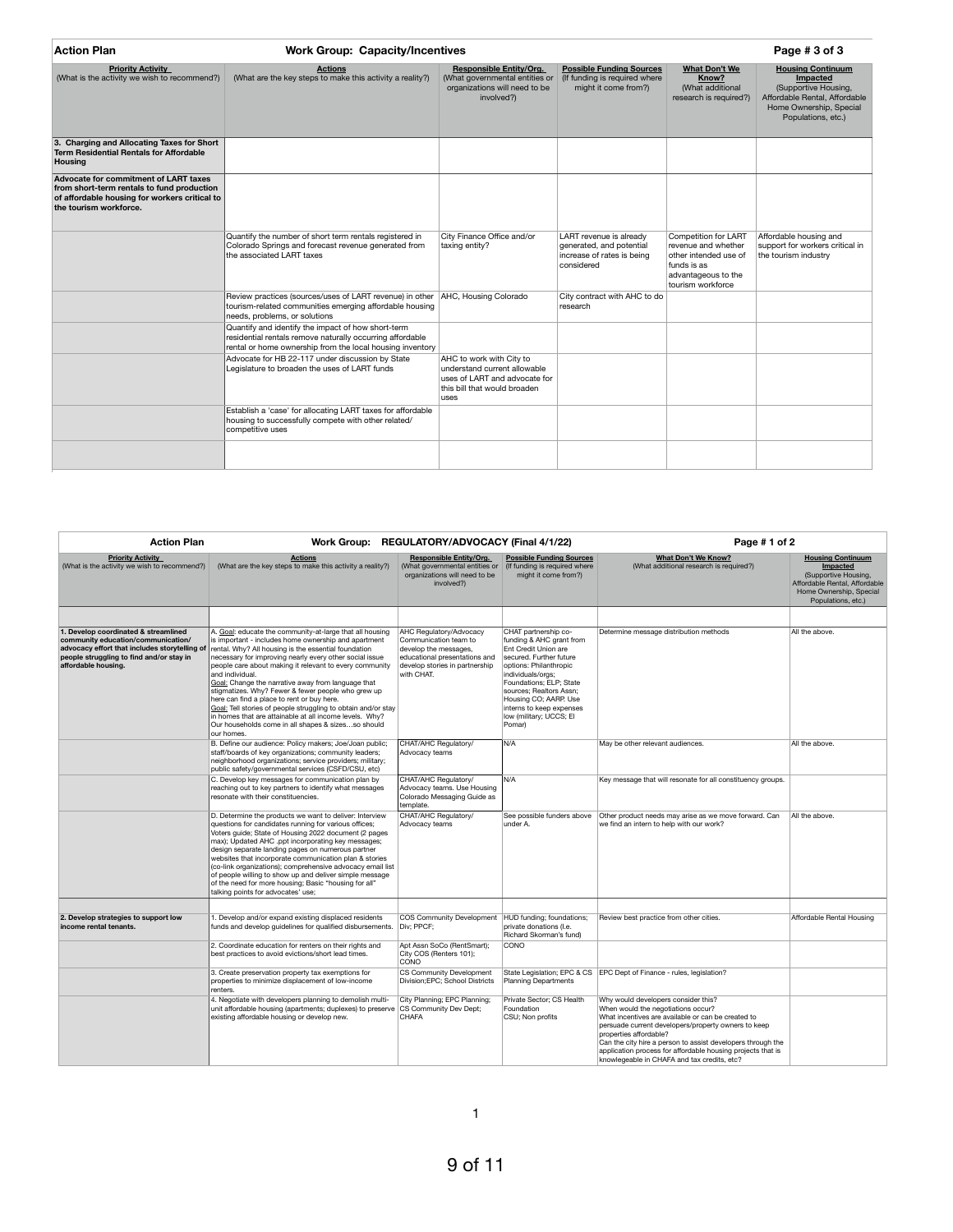#### Action Plan **Page # 2 of 2** Work Group: REGULATORY/ADVOCACY **Page # 2 of 2 Page # 2 of 2**

| <b>Priority Activity</b><br>(What is the activity we wish to<br>recommend?) | <b>Actions</b><br>(What are the key steps to make this<br>activity a reality?)                                                                                                                                                                                                 | Responsible Entity/Org.<br>(What governmental<br>entities or organizations<br>will need to be involved?) | <b>Possible Funding</b><br><b>Sources</b> (If funding is<br>required where might it<br>come from?) | What Don't We Know?<br>(What additional research is<br>required?)                                            | <b>Housing Continuum</b><br>Impacted<br>(Supportive Housing,<br>Affordable Rental, Affordable<br>Home Ownership, Special<br>Populations, etc.) |
|-----------------------------------------------------------------------------|--------------------------------------------------------------------------------------------------------------------------------------------------------------------------------------------------------------------------------------------------------------------------------|----------------------------------------------------------------------------------------------------------|----------------------------------------------------------------------------------------------------|--------------------------------------------------------------------------------------------------------------|------------------------------------------------------------------------------------------------------------------------------------------------|
|                                                                             |                                                                                                                                                                                                                                                                                |                                                                                                          |                                                                                                    |                                                                                                              |                                                                                                                                                |
| 3. Develop a plan to focus advocacy on<br>the R-Flex aspect of ReTool       | 1. Reach out to city council<br>members to learn more about their<br>openness to applying R-Flex/other<br>more flexible zoning type to existing<br>single-family zones in recognition of<br>local trend of owner or renter<br>occupied units with no children as<br>residents. | City council, planning<br>department                                                                     | N/A                                                                                                | When will full draft of ReTool will be<br>presented to city council? What are<br>the dates for public input? | Affordable rental/<br>homeownership; missing<br>middle                                                                                         |
|                                                                             | 2. Develop a strategy to meet with<br>neighborhood associations to<br>present our recommendations                                                                                                                                                                              | R/A workgroup; CONO;<br>Apt. Assoc; COS PHP;<br>Faith Table                                              | Small grant/donation for<br>refreshments                                                           |                                                                                                              |                                                                                                                                                |
|                                                                             | 3. Finalize and ontinue to update<br>"Super Advocates" list.                                                                                                                                                                                                                   | CHAT; R/A workgroup;<br>COSPHP: Faith Table                                                              |                                                                                                    |                                                                                                              |                                                                                                                                                |
|                                                                             | 4. Identify and reach out to<br>constituents and allies (military,<br>hospitals, school districts, etc) who<br>can help us push for these changes<br>when a full draft of ReToolCOS goes<br>to city council.                                                                   | R/A workgroup; CONO;<br>Apt. Assoc; COS PHP;<br>Faith Table                                              |                                                                                                    |                                                                                                              |                                                                                                                                                |
|                                                                             | 5. Develop a set of talking points to<br>use and share with constituents and<br>allies about why these zoning<br>changes are important.                                                                                                                                        | R/A workgroup                                                                                            |                                                                                                    | Where is the land wishing city and<br>county?                                                                |                                                                                                                                                |
|                                                                             |                                                                                                                                                                                                                                                                                |                                                                                                          |                                                                                                    |                                                                                                              |                                                                                                                                                |
|                                                                             |                                                                                                                                                                                                                                                                                |                                                                                                          |                                                                                                    |                                                                                                              |                                                                                                                                                |
|                                                                             |                                                                                                                                                                                                                                                                                |                                                                                                          |                                                                                                    |                                                                                                              |                                                                                                                                                |